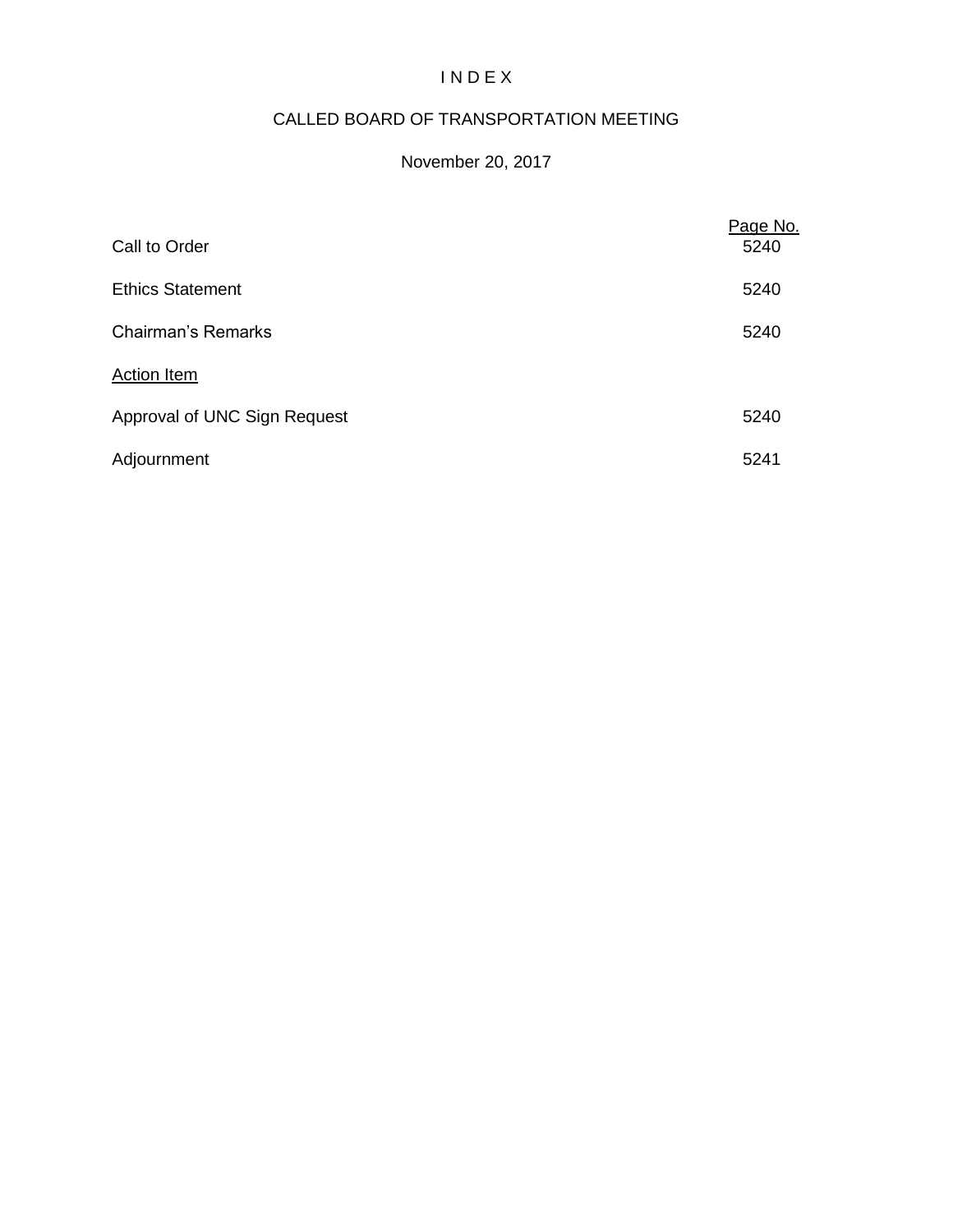#### **CALLED BOARD OF TRANSPORTATION MEETING**

#### **November 20, 2017**

#### **Call to Order**

Chairman Fox called the meeting of the Board of Transportation via teleconference to order at 9:30 a.m. on Monday, November 20, 2017, in Raleigh, North Carolina with the following members present on the phone: Moran, Overholt, Tulloss, Hunt, Fox, Molamphy, Perkins, Dodson, Tarleton, Pope, and Clarke.

Board Members Zimmer, McComas, Jordan, Szlosberg-Landis, Hutchens, Wells, Lathrop, and Debnam were absent.

NCDOT Staff Ann Dishong, Chuck Watts, Hannah Jernigan, Donald Kerns and Dominic Ciaramitaro also participated in the call.

#### **Ethics Statement**

Chairman Fox read the Ethics Statement advising any Board member that may have a conflict of interest or appearance of conflict to abstain from participation in that particular item and to file the proper paper work with the Secretary to the Board. The Chairman asked if any Board Members had a conflict or an appearance of conflict for the sign request brought before the Board. No Board Member indicated a conflict or appearance of conflict. Chairman Fox reminded Board Members present on the call to sign their Ethics Declaration forms at the December 6-7 meeting of the Board of Transportation in Raleigh.

#### **Chairman's Remarks**

Chairman Fox welcomed all guests and stated that the Road, Bridge and Ferry Naming Committee approved a request from the University of North Carolina at Chapel Hill (UNC) to place signs for the North Carolina Tar Heels Men's Basketball National Championship at eight locations across the state at a cost to the University of \$2000 per sign. Chairman Fox also noted that the Department confirmed that the signs may be placed at or near the requested locations and will install such signs in accordance with all applicable regulations.

#### **Approval of UNC Sign Request**

A motion was made by Board Member Tarleton, seconded by Board Member Moran to approve the University of North Carolina's request to place signs at the following locations:

• I-95 South at the North Carolina/Virginia border